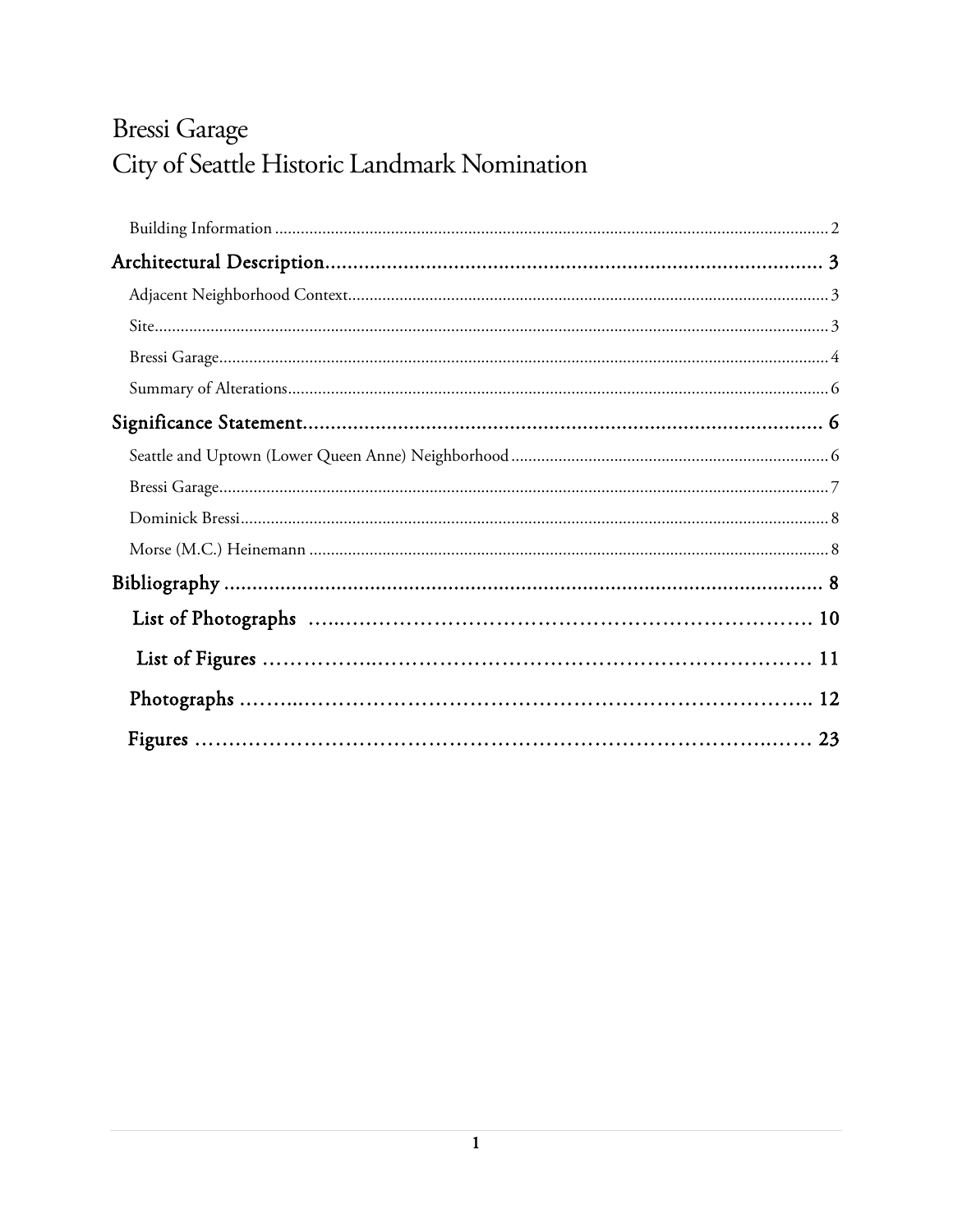# <span id="page-1-0"></span>Building Information

| Name (Historic):                           | <b>Bressi Garage</b>                                                                                                                         |  |
|--------------------------------------------|----------------------------------------------------------------------------------------------------------------------------------------------|--|
| Name (Current):                            | Pottery Northwest and Seattle Gardener's Complex                                                                                             |  |
| Year Built:                                | 1923                                                                                                                                         |  |
| Street & Number:                           | 226-232 1st Avenue N.                                                                                                                        |  |
| Assessor's File No.:                       | 198920-1515                                                                                                                                  |  |
| Plat/Block/Lot:                            | Denny's D.T. North Seattle Addition, Block 30, Lots 5-12                                                                                     |  |
| Present Owner:                             | Seattle Center / City of Seattle                                                                                                             |  |
| Present Use:                               | Warehouse/Artist Studio                                                                                                                      |  |
| Present Owner Address: 305 Harrison Street |                                                                                                                                              |  |
| Original Owner:                            | Dominick Bressi                                                                                                                              |  |
| Original Use:                              | Auto garage                                                                                                                                  |  |
| Original Architect:                        | Morse (M.C.) Heinemann                                                                                                                       |  |
| Legal Description:                         | DENNYS D T NORTH SEATTLE ADD LOTS 6 THRU 12 & S 6 FT OF LOT<br>5 BLK 30 TGW POR VAC ALLEY ADJ AS VACATED BY CITY OF SEATTLE<br>ORD NO 117474 |  |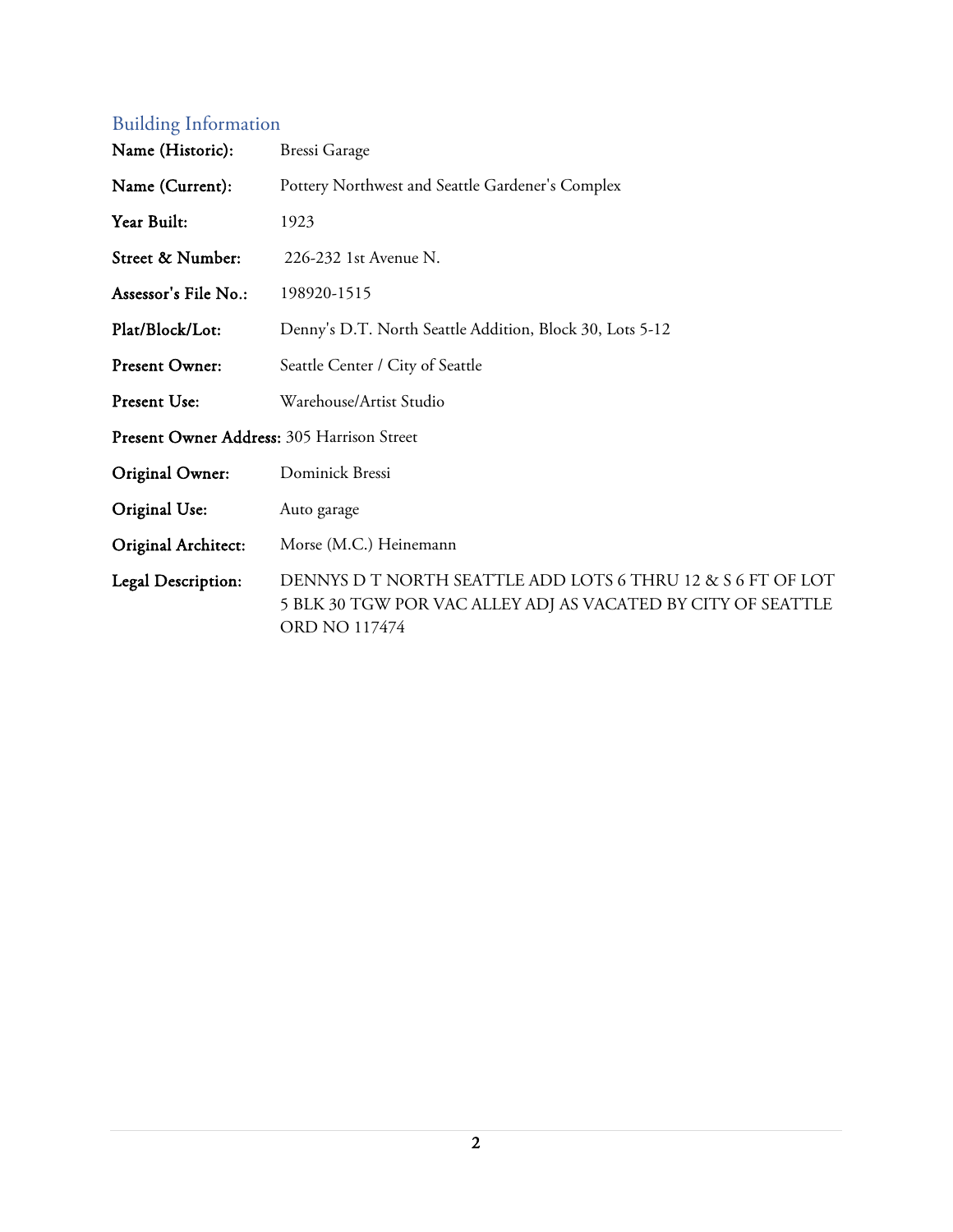## <span id="page-2-0"></span>Architectural Description

This nomination addresses the former Bressi Garage building, currently known as Pottery Northwest the Seattle Center Gardener's Complex. The building is located at 226-232 1st Avenue N., at the southeast corner of First Avenue N. and W. Thomas Street.

#### <span id="page-2-1"></span>Adjacent Neighborhood Context

The nominated build is located at the south edge of the Uptown neighborhood (please refer to Figure 1). Officially called Uptown but also referred to locally as Lower Queen Anne, the neighborhood is bordered by the Queen Anne neighborhood to the north, South Lake Union to the east, Belltown to the south, and the waterfront to the west. The neighborhood reflects a wide range of construction dates and types with a mix of commercial and residential uses.

The earliest street grid for the neighborhood was established by 1870 with names still in use today, including Warren, Mercer, Republican, Harrison, Thomas, and John.<sup>[1](#page-2-3)</sup> In 1883, the area between McGraw Street and Denny Way, from the top of Queen Anne Hill to Lower Queen Anne, were annexed to the City of Seattle. By the late 19th century, the Uptown neighborhood began to develop. Construction predominately consisted of 1- to 2-story wood frame dwellings—single family and multi-family units—as well as the occasional commercial structure.<sup>[2](#page-2-4)</sup> The neighborhood's density increased over the next couple decades as vacant lots were replaced with single-family dwellings, apartment buildings, and small scale commercial buildings, like drugstores and service stations.[3](#page-2-5) The Warren Avenue School (built 1902, demolished 1959), on Warren Avenue between Republican and Harrison, and the Sacred Heart Roman Catholic Chapel and School (built 1928) at the corner of Warren Avenue and John Street, served as educational and social anchors for the surrounding neighborhood.

Development (and redevelopment) leading up to the adjacent 1962 Seattle World's Fair further shaped the neighborhood. Commercial and apartment building growth expanded and many single-family residences were demolished and relocated to provide for fair parking.<sup>[4](#page-2-6)</sup> Mid-century development included the 1962 Seattle World's Fair site and its redevelopment following the fair, as well as additional commercial and multi-family construction.

#### <span id="page-2-2"></span>Site

The Bressi Garage stands on a gently sloping site, sloping to the south from the northwest corner at Thomas Street and First Avenue N. The site is zoned NC3-65 and is within the Uptown Urban Center zoning area.

The property is located within tax parcel 198920-1515. This tax parcel is L-shaped, covering the entire western half of a city block with a small ell into the eastern half. The parcel is bounded by Thomas Street to

<span id="page-2-3"></span> <sup>1</sup> Florence K. Lentz and Mimi Sheridan, *Queen Anne Historic Context Statement*, prepared for the Seattle Department of Neighborhoods, Historic Preservation Program and the Queen Anne Historical Society (October 2005), [http://www.seattle.gov/Documents/Departments/Neighborhoods/HistoricPreservation/HistoricResourcesSurvey/context](http://www.seattle.gov/Documents/Departments/Neighborhoods/HistoricPreservation/HistoricResourcesSurvey/context-queen-anne.pdf) [-queen-anne.pdf,](http://www.seattle.gov/Documents/Departments/Neighborhoods/HistoricPreservation/HistoricResourcesSurvey/context-queen-anne.pdf) p. 4.

<span id="page-2-4"></span><sup>2</sup> "Seattle, Washington," *Sanborn Fire Insurance Map*, 1904-1905, volume 3, sheets 276 and 253.

<span id="page-2-5"></span><sup>&</sup>lt;sup>3</sup> "Seattle, Washington," Sanborn Fire Insurance Map, 1917 update, volume 4, sheets 438 and 479.

<span id="page-2-6"></span><sup>&</sup>lt;sup>4</sup> Artifacts Consulting, Inc., "Northwest Rooms and International Fountain Pavilion," City of Seattle Historic Landmark Nomination (2013), p. 4.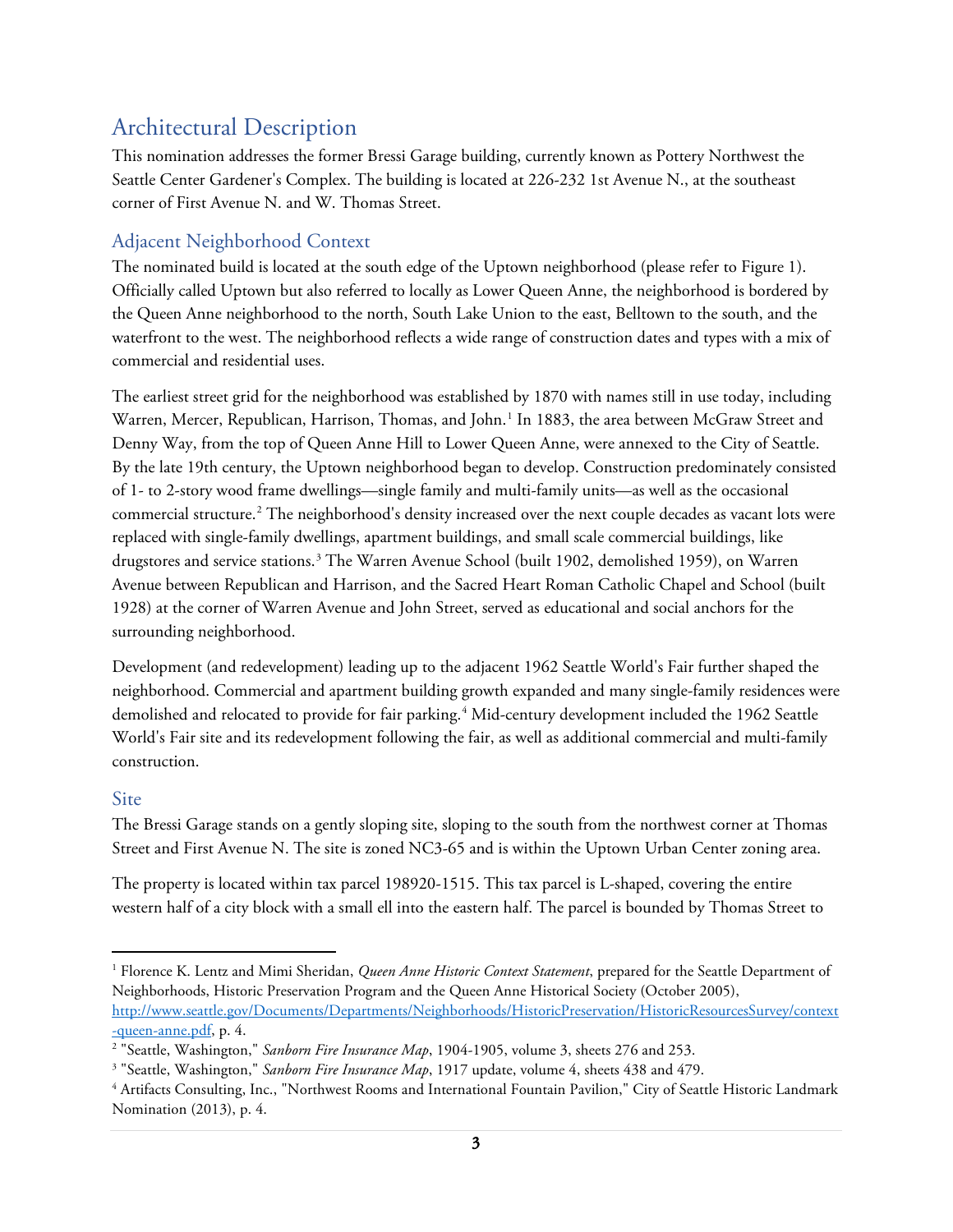the north, First Avenue N. to the west, and John Street to the west. The parcel extends to the east along John Street to Warren Avenue N. The Bressi Garage, which consists of two storefronts separated by a party wall, is sited on the northern third of the parcel. A surface parking lot and a portion of a parking garage comprise the rest of the parcel. A two-story parking garage (parcel 198920-1460, 225 Warren Avenue N.) abuts the property to the east, separated by a north-south running alleyway.

#### <span id="page-3-0"></span>Bressi Garage

#### Exterior

The Bressi Garage is a good example of a building designed to accommodate automobiles and its design and scale reflect the historic mixed-use character of the Lower Queen Anne/Uptown neighborhood. The one-story brick Bressi Garage features a square footprint, with 120 feet per elevation. The building has 14,400 square feet with an additional 1,250 square feet from a mezzanine level (per the King County Department of Assessments). The building is technically two buildings which share a party wall. The building stands on a poured concrete foundation with an unreinforced masonry structure. The red brick is laid in the common bond with a header course every seventh course and buff-colored tooled mortar joints. A hipped roof with parapet walls shelters the building's interior. Metal coping caps the parapet walls. The northeastern portion of the building does not have roofing material and is an open air facility. The building's brick corbeling and shaped parapet provide some ornamentation to an otherwise utilitarian design.

The west elevation, fronting First Avenue N., is the building's primary elevation. The west elevation is divided into two storefronts with stepped parapet walls highlighting each half. Each storefront features five bays, separated by wide brick pilasters. The southern storefront features a central entrance flanked by two bays of windows. The northern storefront features five bays of windows. The windows are deeply recessed with brick corbelling highlighting the lintels above the windows. A brick bulkhead runs beneath the windows, capped by bricks forming a sloped sill for the windows. The bulkhead height follows the slope of the site. According to historic photographs (see Photograph 16), each storefront featured a central entrance with a door to accommodate automobiles entering the building. Simple wall sconces with white glass globes flanked these central entrances and a "Bressi Garage" sign existed above each entrance.

The north elevation is divided into six bays, wider than those on the west elevation. Wide brick pilasters separate each bay. Brick corbelling highlights the lintel. Windows, a roll-up garage door, and a metal personnel door with a transom punctuate this elevation's bays.

The east elevation, like the west, is divided in two with five bays each. Angled parapet walls provide definition for the north and south half of the elevation. Each bay features a recessed opening, marked by a sailor header course. The recessed openings in the northern five bays of the east elevation have been infilled with concrete block. A painted mural covers the concrete blocks and partially extends onto the brick. The recessed openings in the southern five bays of the east elevation retain their original windows and door. This half of the elevation features a central door flanked by two bays of windows; roll up metal security doors are located above all five openings.

The south elevation, like the north, is divided into six bays. A shed roof lean-to obscures much of the south elevation, providing outdoor workspace as a kiln shed for the current tenant, Pottery Northwest. Drawings for the kiln shed were received by the City of Seattle in 1974. A door located in the second bay from the east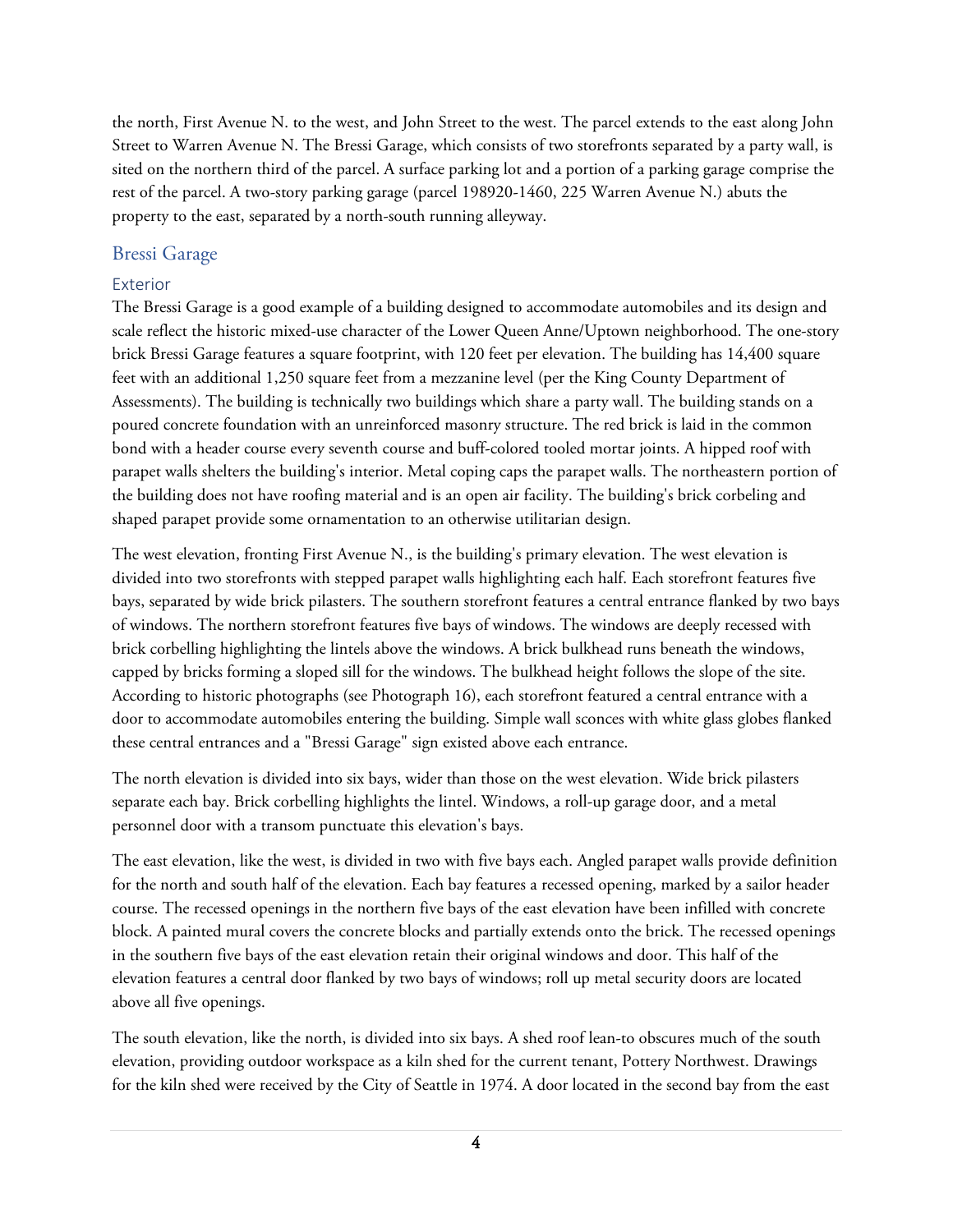provides access from the interior of the building out to the shed. The shed extends 25-feet to the south and runs along the south elevation.

Most of the bays retain the original wood, multi-lite fixed sash windows. Slender wood muntins separate the panes of glass. Wood brick molding and a wood sill frame the windows within their recessed openings. The west elevation original windows consist of sets of 28-lite windows with 14-lite transoms. The north elevation original windows consist of 32-lite windows. The east elevation original windows consist of 35-lite windows. Replacement windows, including the five northernmost windows on the west elevation and the westernmost window on the north elevation, are double-paned fiberglass windows with muntin grids sandwiched between the panes. Although these windows have been replaced, their openings retain the original wood brick molding and sills. Some of the window panes on the east elevation have been replaced to accommodate venting or electrical equipment.

The building retains one original door, a large wood sliding door on the east elevation. The door features a pair of 12 lites over a beadboard recessed panel, separated by a wood mullion. Slender wood muntins and putty hold the panes of glass in place. A simple metal replacement handle operates the door.

#### Interior

The interior of the building is divided in two, separated by a party wall running east to west. Due to its original function as an auto garage, the interior volume would have been largely open and devoid of interior partitions. Per the original drawings, which only details the northern storefront, the building featured an open interior with a small corner office and washroom with a toilet and sink. The office and washroom were located in the southwest corner of the northern storefront. Per a 1936 assessor sketch of the building, the southern storefront was entirely open. An arched brick opening in the party wall at the eastern end of the building provided access between the two storefront spaces. Elements of this character of a large open volume remain in both the north and south portions of the building. Composite Howe roof trusses, featuring timber chords and compression members and steel rod tension members, support the roof and are visible throughout the building. Corrugated metal sheathing covers the wood trusses exposed to the elements in the open-air portion of the building. Wood tongue and groove car decking covers the pitched ceilings on both sides of the building, where new drop ceilings have not been added.

Concrete floors are present throughout the space. Vinyl composition tiles cover the concrete in the western portion of the north half of the building where offices now exist. Perimeter walls are exposed brick, painted in some locations. The northern half of the building, which currently functions as the Gardener's Complex for Seattle Center, has been subdivided to create office spaces in the west, break and locker rooms in the middle, and an open-air garage in the east. Partition walls separate these reconfigured spaces. An attic level mezzanine was added above the offices to house mechanical items. The southern half of the building, which currently houses Pottery Northwest, remains largely open with clear sightlines from west to east within the interior. Partition walls create a gallery space for pottery in the northwest corner and an office in the southwest corner, but the partition walls stop short of the windows. A mezzanine added in the attic space runs along the west and south end of this space.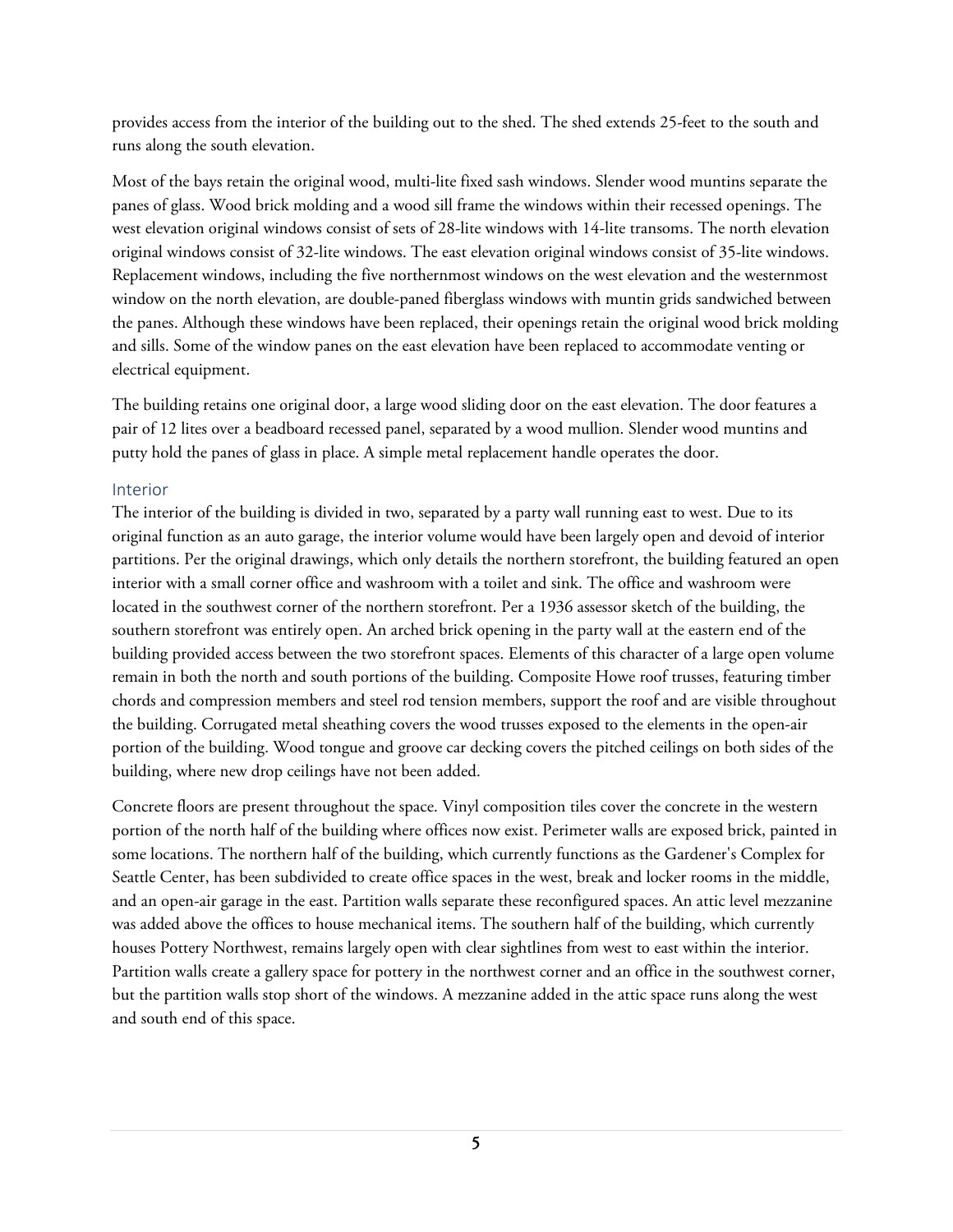#### <span id="page-5-0"></span>Summary of Alterations

The building's exterior remains larger intact, apart from some replacement windows and doors. Most of the building's alterations have occurred on the interior to support the building's current tenants—Seattle Center and Pottery Northwest.

- 1973: Pottery Northwest leased the south portion of the garage from Seattle Center. Audrey L. Van Horne of Van Horne & Van Horne Architects designed the subsequent remodel to convert the garage into an artist studio and add a kiln shed along the south elevation. This remodel included partitions to create a storage and mixing room in the northwest corner, a display room in the southwest corner, and an office, locker room, restrooms, and storage room along the south portion of the building. A mezzanine with lounge and seminar areas, accessed by two staircases, was also added.
- 1986: Building remodeled to support its use as a gardener's facility for Seattle Center maintenance staff. Ing & Associates designed the remodel, which included the addition of a roll-up door and single door on the north facade, and hanging planters along the building's exterior. The remodel also included the removal of a west elevation double door (with original brick used to infill the opening) and the original windows along the northern portion of the east elevation (with concrete block used to infill the openings).

### <span id="page-5-1"></span>Significance Statement

#### <span id="page-5-2"></span>Seattle and Uptown (Lower Queen Anne) Neighborhood

The land that became the 74-acre (13 square blocks) site for the 1962 Seattle World's Fair and the current Seattle Center, was part of David and Louisa (nee Boren) Denny's 1853 donation land claim. By the late 19th century, the site of the Bressi Garage building had been platted and had developed into an urban neighborhood comprised of wood-frame homes, some small businesses, and a few boarding houses. Many of the earliest settlers in the developing neighborhood were employees at Western Mill, the city's largest sawmill, located nearby. The Warren Avenue School (built 1902) and adjoining Mercer Playground (built 1910) served neighborhood families, who were predominantly working class.

According to a 1905 Sanborn Fire Insurance Company map, the block bounded by 1st Avenue N., Thomas Street, Warren Avenue, and John Street contained mostly 1- and 2-story wood-frame houses. A two-story building with a cigar factory occupying the first floor and housing on the second occupied the portion of the block where the kiln shed of the nominated building currently stands (see Figure 5). Over the next three decades, the block increased in density and the character began to shift towards a mix of commercial and residential along 1st Avenue. In 1910, a large, 3-story, 75 room apartment building went up at the northwest corner of Warren Avenue and John Street, just southeast of the nominated property.[5](#page-5-3) In 1913, a two-story brick veneer building with a laundry occupying the first floor and an apartment on the second, replaced the cigar factory building.[6](#page-5-4) By 1917, two more commercial buildings had been constructed on the east side of 1st Avenue N, including a 1-story bakery with a storefront (218 1st Avenue N.) and an auto garage (216 1st Avenue N., Victor Garage).[7](#page-5-5)

<span id="page-5-5"></span><span id="page-5-4"></span><span id="page-5-3"></span> <sup>5</sup> "118 John Street," King County Property Report Card. Available through Puget Sound Regional Archives.

<span id="page-5-6"></span><sup>6</sup> "220 1st Avenue N.," King County Property Report Card. Available through Puget Sound Regional Archives.

<sup>7</sup> Sanborn Fire Insurance Co., "Seattle, Washington," map, volume 4, 1917, sheet 479.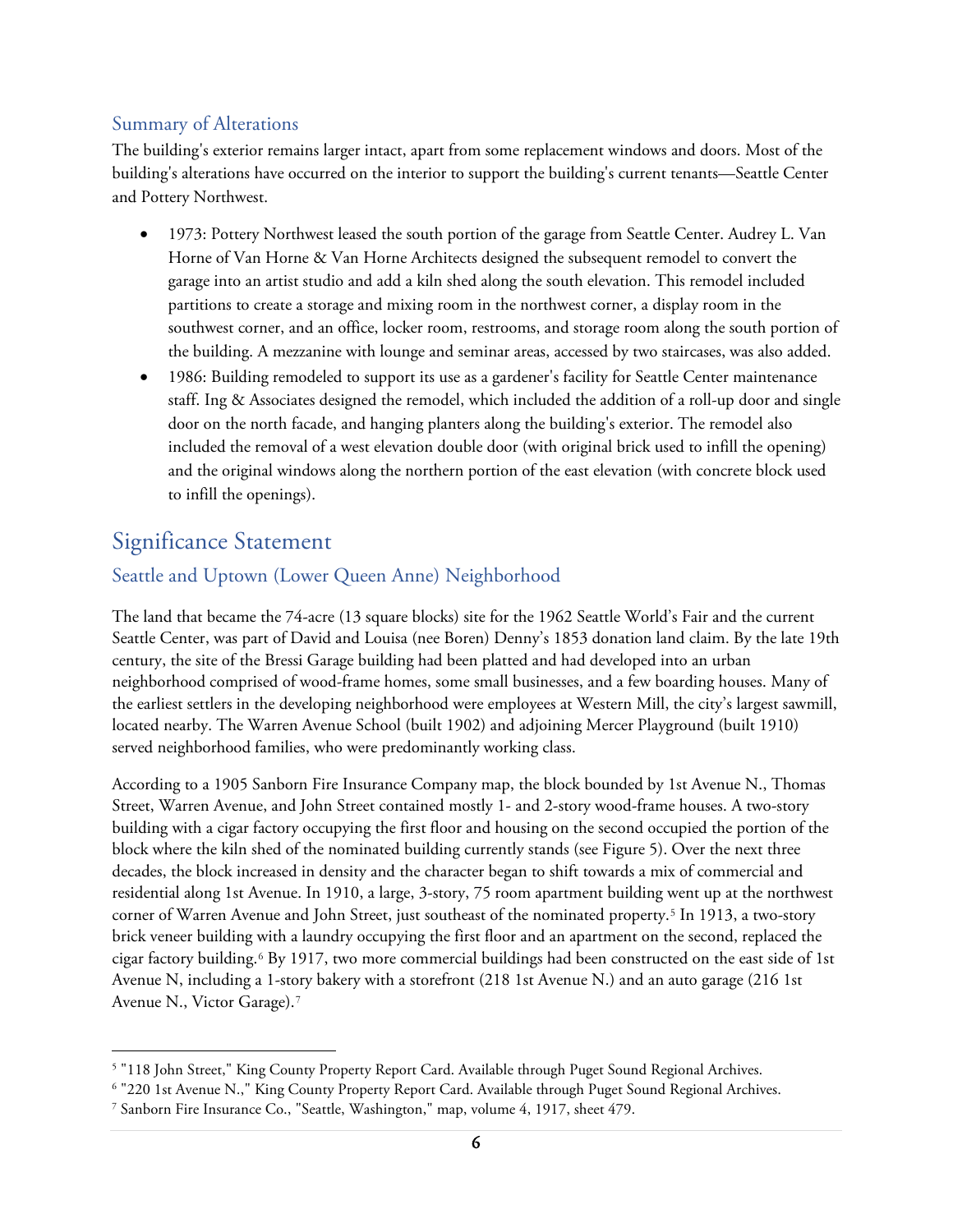#### <span id="page-6-0"></span>Bressi Garage

The Bressi Garage was constructed in 1923. Drawings, dated March 20, 1923, identify M.C. Heinemann, a successful local contractor, as the designer of the structure. Once constructed, Dominick Bressi operated the garage. A listing for an auto garage, under Bressi's name, first appears in the Seattle city directories in 1924. It seems the garage served predominately as a parking garage for automobiles rather than a repair facility. In the early years of automobile ownership, people needed secure places to park their cars and facilities like the Bressi Garage helped meet that need, particularly in dense neighborhoods.<sup>[8](#page-5-6)</sup>

Mr. Bressi managed the garage through the 1920s and 1930s, but by 1942 it was operated as a truck rental facility for Hertz. Bressi continued to work as a garageman at the building until his retirement in 1948. Despite retiring, Bressi continued to own the building, which housed tenants such as the City Transfer & Storage Company and the World Wide Distributors Inc. during the 1[9](#page-6-1)50s and 1960s.<sup>9</sup>

The proximity of the building to the 1962 World's Fair development nearly spelled the end of the Bressi Garage building. In 1959, the State of Washington began the process of acquiring property on which to construct the Century 21 Coliseum (KeyArena) and the Hall of Science (Pacific Science Center). As the desired property was private property, the state had to begin commendation proceeding. Sixteen property owners, including Bressi and even the Catholic Archbishop of Seattle on behalf of the Sacred Heart Catholic Church and School, who disagreed with the commendation of their property banded together to block the effort.<sup>[10](#page-6-2)</sup> The property owners appealed the decision of Judge Malcolm Douglas of King County Superior Court, who issued the certificate of public use and necessity which would permit the condemnation.<sup>[11](#page-6-3)</sup> Although the State Supreme Court indefinitely postponed their review, planners for the World's Fair moved on without the four blocks bounded by 1<sup>st</sup> Avenue N., Thomas Street, 2<sup>nd</sup> Avenue N., and Denny Way.

After the World's Fair ended in October 1962, Seattle began the process of converting the fair site into a civic center, known as Seattle Center. Over the years, the city and Seattle Center acquired additional property to help with parking and storage needs. Although not purchased in time for the fair, many of the properties along the east side of 1st Avenue N. between Thomas and John Streets were eventually purchased by the city. The Bressi Garage property was purchased in 1966, preceded by 220 and 214 1st Avenue N. in 1965. The buildings at 214 and 220 1st Avenue N. were demolished in 1967 and 1969, respectively. Diamond Parking also purchased properties on the block and demolished the buildings to provide surface parking.

The Bressi Garage remains as the only building on its block which reflects the historic, pre-World's Fair Lower Queen Anne neighborhood character. When the city acquired the Bressi Garage it first utilized it as a parking facility. In 1973, Pottery Northwest leased the south portion of the garage from Seattle Center and remodeled it for use as an artist studio. In 1986, Seattle Center remodeled the north portion of the garage building for use as it's gardener's facility. Both Seattle Center and Pottery Northwest continue to use the building.

<span id="page-6-4"></span><span id="page-6-3"></span><span id="page-6-2"></span><span id="page-6-1"></span> <sup>8</sup> C. Wickwire, "Bressi Garage," Historic Property Inventory Form, Washington Department of Archaeology and Historic Preservation, November 14, 2000.

<span id="page-6-6"></span><span id="page-6-5"></span><sup>9</sup> Wickwire, "Bressi Garage."

<sup>&</sup>lt;sup>10</sup> "High Court Will Review Decision on World Fair Land," *The Seattle Times*, March 26, 1958: 11.<br><sup>11</sup> "Review Asked in World Fair Condemnation," *The Seattle Times*, March 12, 1958: 23.

<span id="page-6-7"></span>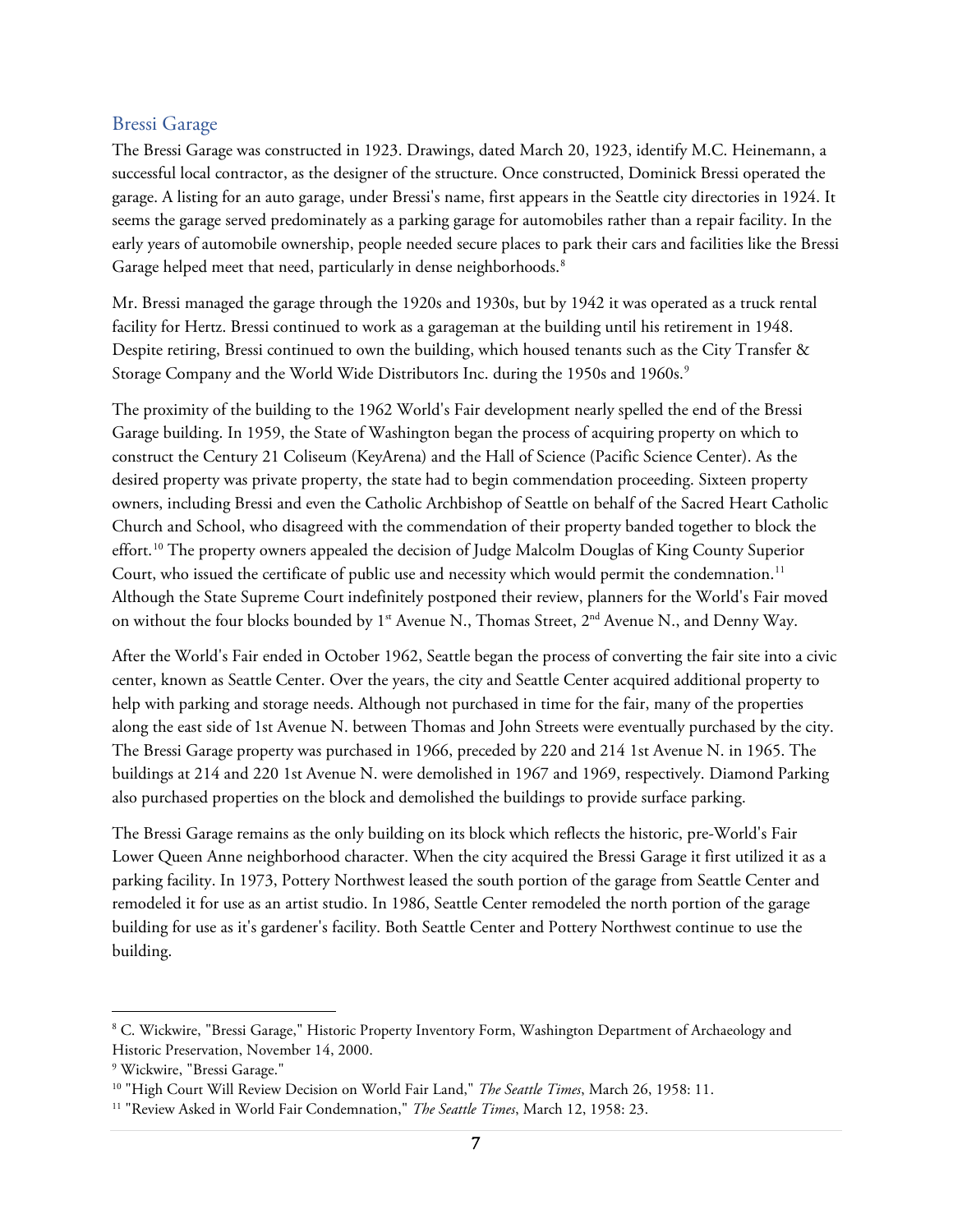#### <span id="page-7-0"></span>Dominick Bressi

Dominick Bressi was born in Calabria, Italy—an area in southern Italy—in ca. 1885. He immigrated to the United States, via Brooklyn, in 1903. He then moved westward, settling in Seattle in 1907. He began working as a laborer, alongside his family member Vincent Bressi, and the two lived in the LJ Mignon Apartments.<sup>[12](#page-6-4)</sup> By 1910, Dominick was employed as a window cleaner, but by 1914 was working as a janitor at the Peoples Savings Bank building.<sup>[13](#page-6-5)</sup> Dominick went into business with Vincent by 1916, working as a grading contractor.<sup>[14](#page-6-6)</sup> Vincent continued as a contractor, while Dominick became a grocer.<sup>[15](#page-6-7)</sup>

Once the auto garage building was constructed in 1923, Dominick's career shifted to garage owner and employer. By 1926, Dominick married his wife, Elizabeth. Together the Bressis had two sons, Philip and Paul. Dominick operated the garage for over 20 years, retiring in 1948.[16](#page-7-3) Dominick passed away at the age of 81 in February 1968.

#### <span id="page-7-1"></span>Morse (M.C.) Heinemann

Morse Heinemann was born in 1860 in Cincinnati, Ohio, to German-born Charles and Christina Heinemann.<sup>[17](#page-7-4)</sup> By 1880, the Heinemann family had settled in Saginaw, Michigan. Morse eventually began working as a builder and married his wife, Lena (b. 1866), in 1887. The Heinemann's had two children: Robert (b. [18](#page-7-5)89) and Hilda (b. 1892).<sup>18</sup> Per city directory entries in both Saginaw and Seattle, it appears Morse relocated to Seattle in 1905 or 1906. He established himself as a building contractor in the community. Buildings constructed by Heinemann include the Bressi Garage (1923), Prospect Congregational Church ([19](#page-7-6)24).<sup>19</sup> In his free time, Heinemann was a member of Arcana Lodge, F. & A.M., served as a deacon at Prospect Church, and was active in the Capitol Hill community. Morse passed away on July 14, 1943, at the age of 83.

### <span id="page-7-2"></span>Bibliography

"118 John Street." *King County Property Card.* Puget Sound Regional Archives.

"220 1st Avenue N." *King County Property Card.* Puget Sound Regional Archives.

"232 1st Avenue N." *King County Property Card.* Puget Sound Regional Archives.

 <sup>12</sup> R. L. Polk & Co., *Polk's Seattle City Directory* (Seattle: R.L. Polk & Co., Inc., 1908).

<sup>13</sup> R. L. Polk & Co., *Polk's Seattle City Directory*, 1910, 1914.

<sup>&</sup>lt;sup>14</sup> R. L. Polk & Co., Polk's Seattle City Directory, 1916. Vincent's business eventually became a partnership, Jahn & Bressi.

<sup>15</sup> R. L. Polk & Co., *Polk's Seattle City Directory*, 1917.

<span id="page-7-3"></span><sup>16</sup> "Dominick Bressi," *The Seattle Times*, February 6, 1968, p. 41.

<span id="page-7-4"></span><sup>17</sup> Ancestry.com and The Church of Jesus Christ of Latter-day Saints. *1880 United States Federal Census* [database online]. Provo, UT, USA: Ancestry.com Operations Inc, 2010. Year: *1880*; Census Place: *Fair Haven, Huron, Michigan*; Roll: *582*; Family History Film: *1254582*; Page: *64B*; Enumeration District: *109*; Image: *0132*

<span id="page-7-5"></span><sup>18</sup> Ancestry.com. *1900 United States Federal Census* [database on-line]. Provo, UT, USA: Ancestry.com Operations Inc, 2004. Year: *1900*; Census Place: *Saginaw Ward 2, Saginaw, Michigan*; Roll: *739*; Page: *6B*; Enumeration District: *0045*; FHL microfilm: *1240739.*

<span id="page-7-6"></span><sup>19</sup> "Mr. Heinemann Funeral is Set for Tomorrow," *The Seattle Times*, July 15, 1943: 28.